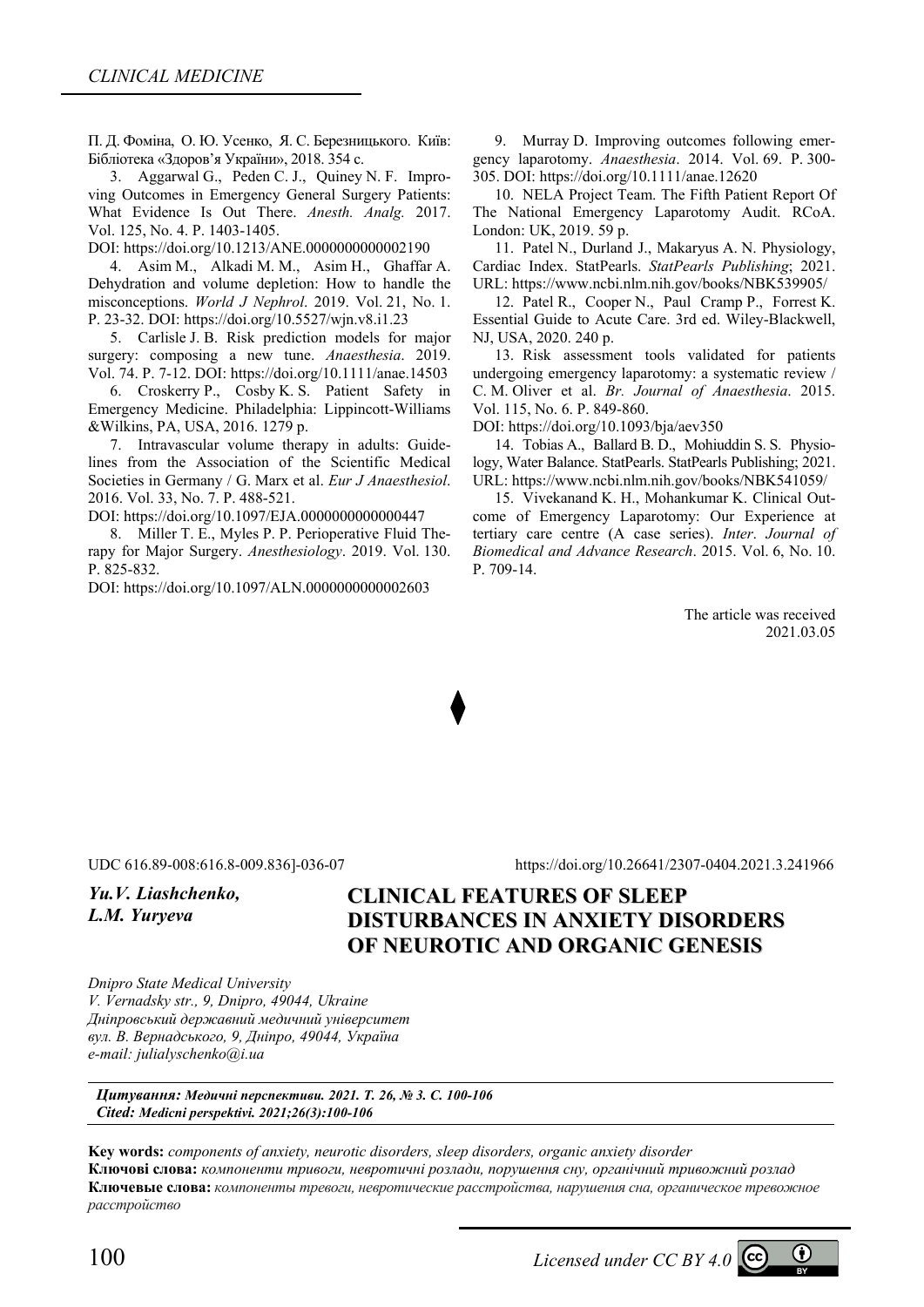**Abstract. Clinical features of sleep disturbances in anxiety disorders of neurotic and organic genesis. Liashchenko Yu.V., Yuryeva L.M.** *There is a bi-directional link between dyssomnia and psychological diseases. Sleep disorders can influence the severity of the underlying disease, complicate the process of treatment, and increase the risk of the recurrence further. Besides, there is an obvious dependence of the sleep disorder severity from the pathological anxiety. The aim of the research: to study clinical features and relationship of sleep disorders and anxiety in patients with anxiety disorders of neurotic and organic genesis. To achieve the objective, 120 patients with anxietydepressive disorders, who were divided into 2 groups depending on the genesis of the disease were studied. The first group included patients with anxiety-depressive disorders, anxiety phobic disorder and generalized anxiety disorder. The second group included patients with emotionally labile and organic anxiety disorders. The research was done with the help of clinical-psychopathological method added with psychometric scales and with the method of statistical processing. According to the results, it was detected that the level of insomnia was reliably higher in patients with anxiety disorders of organic genesis than in the group of patients with neurotic disorders. After the analysis of the components of the pathological anxiety it was determined that the components of emotional discomfort and the assessment of the prospects of anxiety dominated in the group of neurotic genesis, but the asthenic and phobic components were more expressed in the group of patients with anxiety disorders of organic level. In addition, according to the results of the correlation analyses, it was determined the link of the degree of expression and the severity of insomnia. Understanding of the semantic character of the pathological anxiety and clinical display of sleeping*  disorders will give the possibility to create the relevant differential rehabilitation programs of the treatment of the *patients with anxiety-depressive disorders with sleep disorders.*

**Реферат. Клінічні особливості порушень сну при тривожних розладах невротичного та органічного** генезу. Лященко Ю.В., Юр'єва Л.М. Між диссомнією та психічним захворюванням існує двоспрямований *зв'язок. Розлади сну можуть впливати на тяжкість перебігу основного захворювання, ускладнювати процес лікування, а також підвищувати ризик рецидиву в подальшому. Крім того, існує чітка залежність тяжкості порушень сну від патологічної тривоги. Мета дослідження – вивчення клінічних особливостей і взаємозв'язку порушень сну і тривоги у хворих на тривожні розлади невротичного й органічного ґенезу. Для вирішення поставленої мети було проведено дослідження 120 хворих з тривожно-депресивними розладами, які були розподілені на дві групи залежно від генезу захворювання. У першу групу входили пацієнти з тривожнодепресивним розладом, тривожно-фобічним розладом та генералізованим тривожним розладом. Другу групу склали пацієнти з органічним емоційно-лабільним та органічним тривожним розладами. Дослідження проводилося за допомогою клініко-психопатологічного методу, доповненого психометричними шкалами, а також методу статистичної обробки. За результатами дослідження було виявлено, що в пацієнтів з тривожними розладами органічного рівня вираженість інсомнії достовірно вище порівняно з групою хворих з невротичними розладами. Після проведення аналізу компонентів патологічної тривоги було встановлено, що в групі хворих невротичного генезу переважали компоненти емоційного дискомфорту й тривожної оцінки перспектив, а в групі хворих з тривожними розладами органічного рівня найбільш вираженими були астенічний та фобічний компоненти тривоги. Також за результатами кореляційного аналізу був виявлений взаємозв'язок ступеня вираженості компонентів тривоги й тяжкості інсомнії. Розуміння змістового характеру патологічної тривоги і клінічних проявів розладів сну дасть можливість створити відповідні диференційовані реабілітаційні програми лікування хворих на тривожно-депресивні розлади з порушеннями сну.* 

Dyssomnia is one of the most common clinical manifestations correlating with the phenomenon of anxiety in neurotic disorders [5]. Studies from around the world show prevalence of sleep disturbances ranging from 1.6% to 56.0% [11].

A number of studies have examined the relationship between anxiety disorders and sleep disturbances, and the two-way relationship between them has been identified [10].

Insomnia is defined as a clinical syndrome that is characterised, on the one hand, by the presence of sleep disturbances in the form of problems with its onset, consolidation or quality, provided that these problems occur when a person has sufficient time for sleeping and that they cause negative effects in the form of disturbances of daily activities of various kind [6].

In their turn, primary and secondary forms can also be highlighted in the group of psychogenic sleep disturbances. Insomnia, which occurs at the very beginning of neurotic decompensation, is considered to be primary, and insomnia, which is added to the already existing complex of neurotic disorders, is considered to be secondary. According to most authors, the disorders of the secondary psychogenic insomnia group are most widespread [7].

Collectively, present data demonstrate that insomnia is often a comorbid condition with anxiety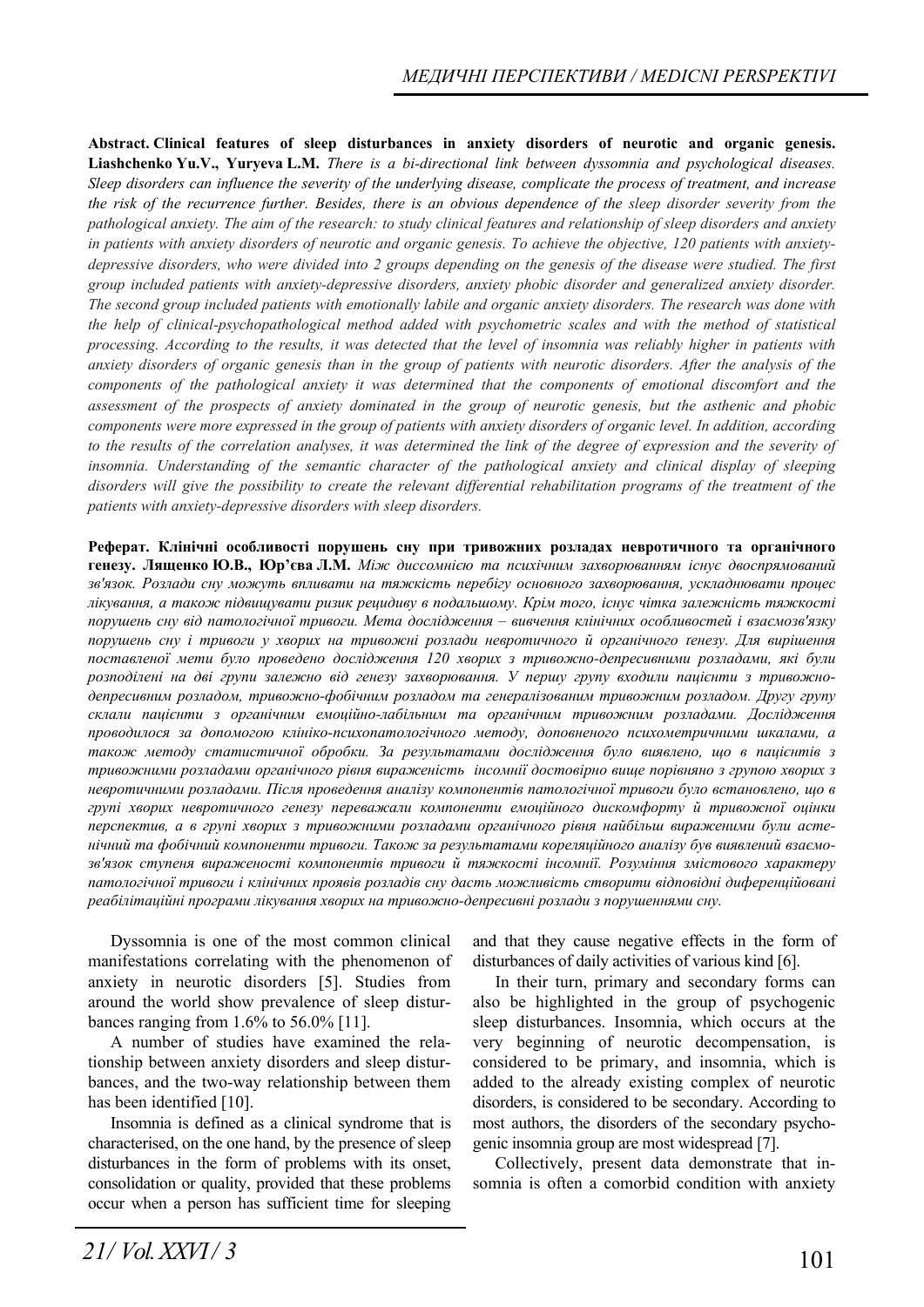and depression, and that sleep disturbances are more severe when such comorbidities are present [3, 9].

However, though many studies have been conducted in this area, most of them examined sleep disturbances in neurotic anxiety disorders. At the same time, in our opinion, dyssomnia in patients with anxiety disorders of organic genesis have not been sufficiently studied.

The aim of the study – examine the clinical features and the relationship between sleep disturbances and anxiety in patients with anxiety disorders of neurotic and organic genesis.

### **MATERIALS AND METHODS OF RESEARCH**

To achieve the goal, 120 patients with anxiety disorders of various origins have been selected and divided into 2 groups depending on the level of the disease. The first group consisted of 38 (63.3%) patients with mixed anxiety-depressive disorder, 10 patients (16.7%) with phobic anxiety disorder, and 12 patients (20.0%) with generalised anxiety disorder. The second group consisted of 32 patients (53.3%) with organic emotionally labile disorder and 28 (46.7%) patients with organic anxiety disorder. The diagnosis has been determined in accordance with the ICD-10 criteria.

The research was conducted in accordance with the principles of bioethics set out in the WMA Declaration of Helsinki – "Ethical principles for medical research involving human subjects" and "Universal Declaration on Bioethics and Human Rights" (UNESCO).

The study has been conducted using clinicalpsychopathological method, supplemented by the Insomnia Severity Index by Ch. Morin and the Integrative Anxiety Test (A.P. Bizyuk).

The Insomnia Severity Index makes it possible to determine the degree of insomnia intensity and to assess the intensity degree of its individual components [8].

Using Integrative Anxiety Test, the rate of trait and state anxiety can be estimated; also, its individual components can be analyzed, such as: emotional discomfort (ED), asthenic (AST) and phobic (PHOB) components, anxious evaluation of outcomes (EO) and social defense reactions (SD) [2].

The methods of descriptive and analytical biostatistics have been used for statistical processing of research material. Verification of compliance of the distribution of quantitative features with the normal law has been conducted using the Shapiro-Wilk test (SW-W). Considering mainly abnormal distribution of traits, non-parametric characteristics and criteria have been used: median (Me), interquartile range  $(25\%; 75\%) - 25$  and 75 percentiles

respectively, Q1 and Q3 – the first and the third quartiles, respectively, to compare two independent samples – Mann-Whitney U test. The arithmetic mean and standard deviation  $- M(SD)$  have been used for normal distribution to describe the groups; and the Student's t test has been used to compare them. The assessment of statistical significance of relative indicators has been performed using the Pearson's chi-squared  $(\chi^2)$  test. Spearman's rank correlation coefficient  $(r<sub>s</sub>)$  has been used to assess the relationship between traits. The critical value of the statistical significance level (p) for all kinds of analysis has been taken as  $\leq 5\%$  (p $\leq 0.05$ ) [1, 4].

Statistical processing of the study results has been performed with the help of a personal computer using Microsoft Excel software (Microsoft Office 2016 Professional Plus, Open License 67528927), STATISTICA 6.1 (StatSoftInc., Serial No. AGAR909E415822FA).

### **RESULTS AND DISCUSSION**

Among patients under study, women prevailed – 101 female patients (84.2%) and 19 male patients (15.8%). This trend can be observed in both groups (*р=0.803*).

The age of patients ranges from 23 to 65 years and averaged  $44.3$  (12.4) years – M (SD). At the same time, in the group of patients with anxiety disorders of neurotic genesis (G1), young and middle aged persons predominated, the average age was 36.76 (9.95) years  $-$  M (SD), and in the group of patients with anxiety disorders of the organic genesis (G2) older patients predominated, the average age was 51.9 (9.73) years – M (SD).

When analyzing the features of sleep disturbances in both groups, the following results have been obtained (Insomnia Severity Index by Ch. Morin).

When assessing the indicators of difficulties with falling asleep, frequent and/or long awakening and performance decrement due to sleep deficit, no significant differences between the groups have been observed, and, in general, the indicators have been of a high level of severity.

The group of patients with anxiety disorders of organic genesis, has demonstrated the indicator of early morning awakening to be significantly  $(p<0.001)$ higher (Me – 3.0 points, interquartile range 2.5 – 3.0 points) and correspond to the high level of severity in comparison with the group of neurotic patients (Me  $-2.0$  points, interquartile range  $2.0 - 3.0$  points), where this indicator have reached an average level.

The indicators of satisfaction with sleep in G2 patients (Me  $-3.0$  points, interquartile range  $3.0 -$ 3.0 points) and concern with poor sleep quality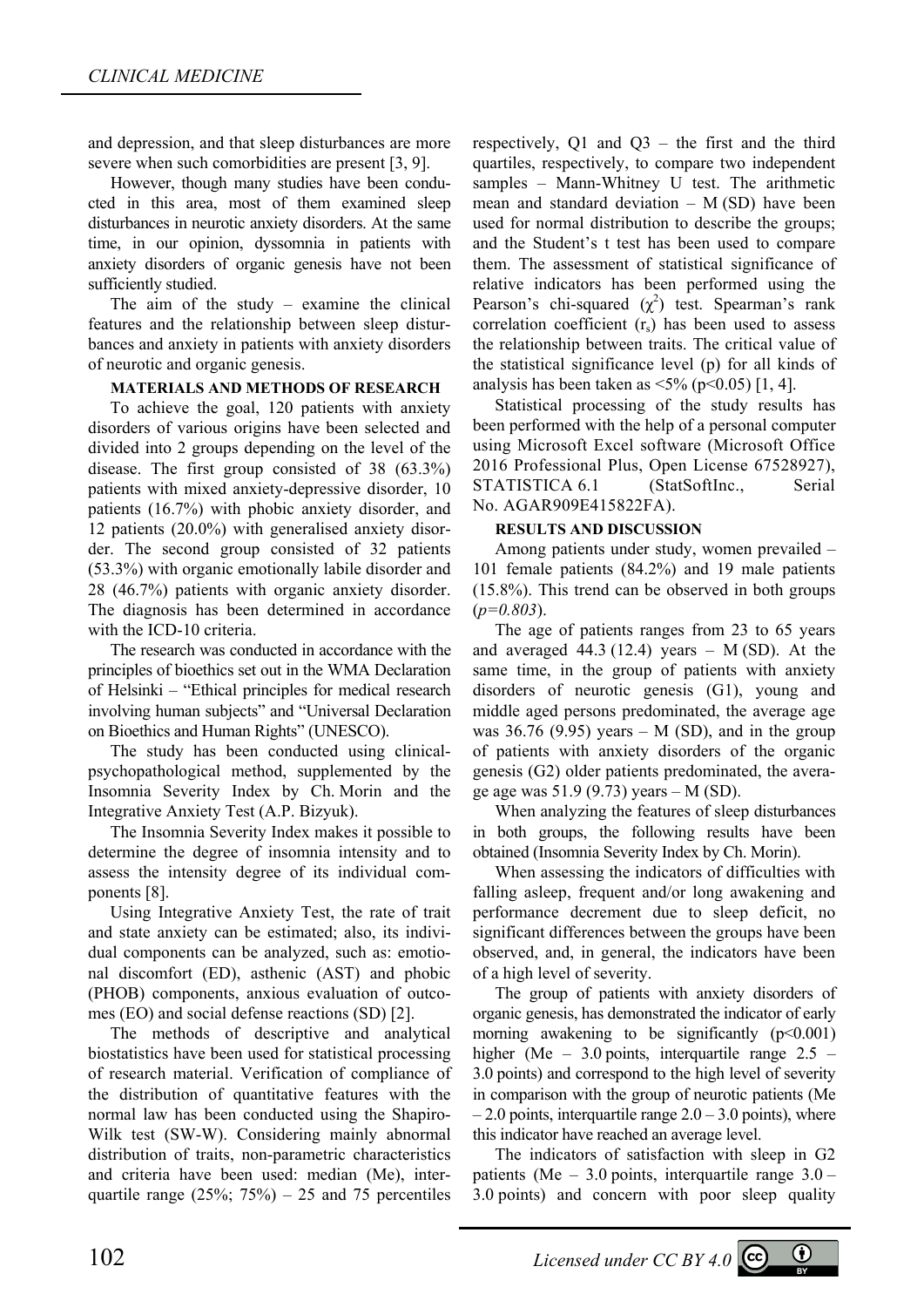(Me – 3.0 points, interquartile range  $3.0 - 3.0$  points) have been statistically significantly (p<0.001) higher than in G1 patients, whose satisfaction with sleep has been as follows:  $Me - 2.7$  points, interquartile range  $2.5 - 3.0$  points, and concern with poor sleep quality, as follows: Me  $-2.0$  points, interquartile range  $2.0$  – 3.0 points. At the same time, in general, these indicators in G2 patients has corresponded to the high severity degree, and in G1 patients, they have reached the average level.

The indicator of the decrease in the quality of life due to sleep deficit in G1 patients has been assessed as average (Me  $-2.0$  points, interquartile range  $2.0 -$ 3.0 points), and in G2 patients, it has been high (Me  $-3.0$  points, interquartile range  $3.0 - 3.0$  points). In this case, the differences between the groups are statistically significant (p<0.05).

In general, in both groups the indicators of the insomnia severity corresponded to the average severity. At the same time, the group of patients with anxiety disorders of organic genesis has demonstrated the indicator ( $Me - 20.0$  points, interquartile range  $18.0 - 21.0$  points) to be significantly (p˂0.001) higher than in the group with neurotic disorders (Me – 18.0 points, interquartile range  $16.0 - 20.0$  points).

As a result of our research, it was identified that in patients with anxiety disorders of organic genesis the indicator of insomnia severity was higher than in patients with neurotic disorders. Meanwhile the indicators of the early morning awakening, concern with bad dream and a decline of the quality of life in relation to bad dream were statistically significantly higher. We consider that these differences can be related to the duration of disease and the existence of the accompanying pathologies in a group of patients with anxiety disorders of organic genesis.

When studying the severity of anxiety and its individual components in both groups, the following results have been obtained (Integrative Anxiety Test A.P. Bizyuk).

The general indicator of state anxiety in G2 patients has been significantly ( $p - 0.014$ ) higher than in G1 patients and has amounted to Me – 9.0 stanine, interquartile range 8.0 – 9.0 stanine. G1 patients have demonstrated the indicator to be as such: Me  $-8.0$  stanine with interquartile range  $8.0 -$ 9.0 stanine. In general, both groups have demonstrated the component to be at a high level.

When assessing the individual components of state anxiety, it has been found that emotional discomfort in the group of neurotic patients is statistically significantly ( $p$ <0.001) higher (Me – 8.0 stanine, interquartile range 8.0 – 9.0 stanine)

than in the group of patients with anxiety disorders of organic genesis (Ме – 8.0 stanine, interquartile range  $7.5 - 8.0$  stanine). Moreover, both groups have demonstrated the component to be at a high level.

It should be noted that the group of patients with anxiety disorders of organic genesis has demonstrated the phobic component to be significantly  $(p -$ 0.001) higher than in the group of patients with neurotic anxiety disorders and amounted to Me – 8.0 stanine, interquartile range 7.0 – 9.0 stanine, and in G1 patients – to Me – 7.0 stanine, interquartile range  $7.0 - 9.0$  stanine. The phobic component of state anxiety has had a high degree of intensity in both groups.

The asthenic component in G2 patients (Me  $-9.0$ ) stanine, interquartile range 8.0 – 9.0 stanine) is higher in comparison with G1 patients ( $Me - 8.0$  stanine, interquartile range 8.0 – 9.0 stanine) and is assessed as high. These differences tend to be statistically significant  $(p - 0.052)$ .

The component of anxious evaluation of outcomes in both groups has been high, and social defense reactions have reached an average level. In addition, both indicators in the groups have been approximately the same.

When analysing trait anxiety, it has been found that this indicator is significantly (р*<*0.001) higher in G2 patients (Me  $-7.0$  stanine, interquartile range 5.0 – 7.0 stanine) than in G2 patients (Ме – 5.0 stanine, interquartile range  $5.0 - 6.0$  stanine) and has been assessed as average in both groups.

Statistically significant differences (p˂0.001) were revealed between the groups in the following components: asthenic and phobic components, social defense reactions.

The asthenic component in G1 patients has been lower (Me  $-7.0$  stanine, interquartile range  $6.0 - 7.0$ stanine) and assessed as a tendency to the high level of severity, in comparison with G2 patients, where it has made up  $Me - 7.5$  stanine and interquartile range  $7.0 -$ 8.0 stanine and pointed to a high level of severity.

In the group of patients with anxiety disorders of organic genesis, the phobic component has made up Me – 7.0 stanine and the interquartile range of  $7.0 - 7.0$ stanine and has been assessed as average, and in the group of neurotic patients, the indicator has been lower and has made up  $Me - 4.0$  stanine and the interquartile range  $1.0 - 6.0$  stanine, which corresponds to a low level of severity.

The values of social defense reactions in G1 patients have been lower (Ме – 2.0 stanine, the interquartile range  $1.0 - 4.0$  stanine) than in G2 patients – Me – 4.0 stanine, the interquartile range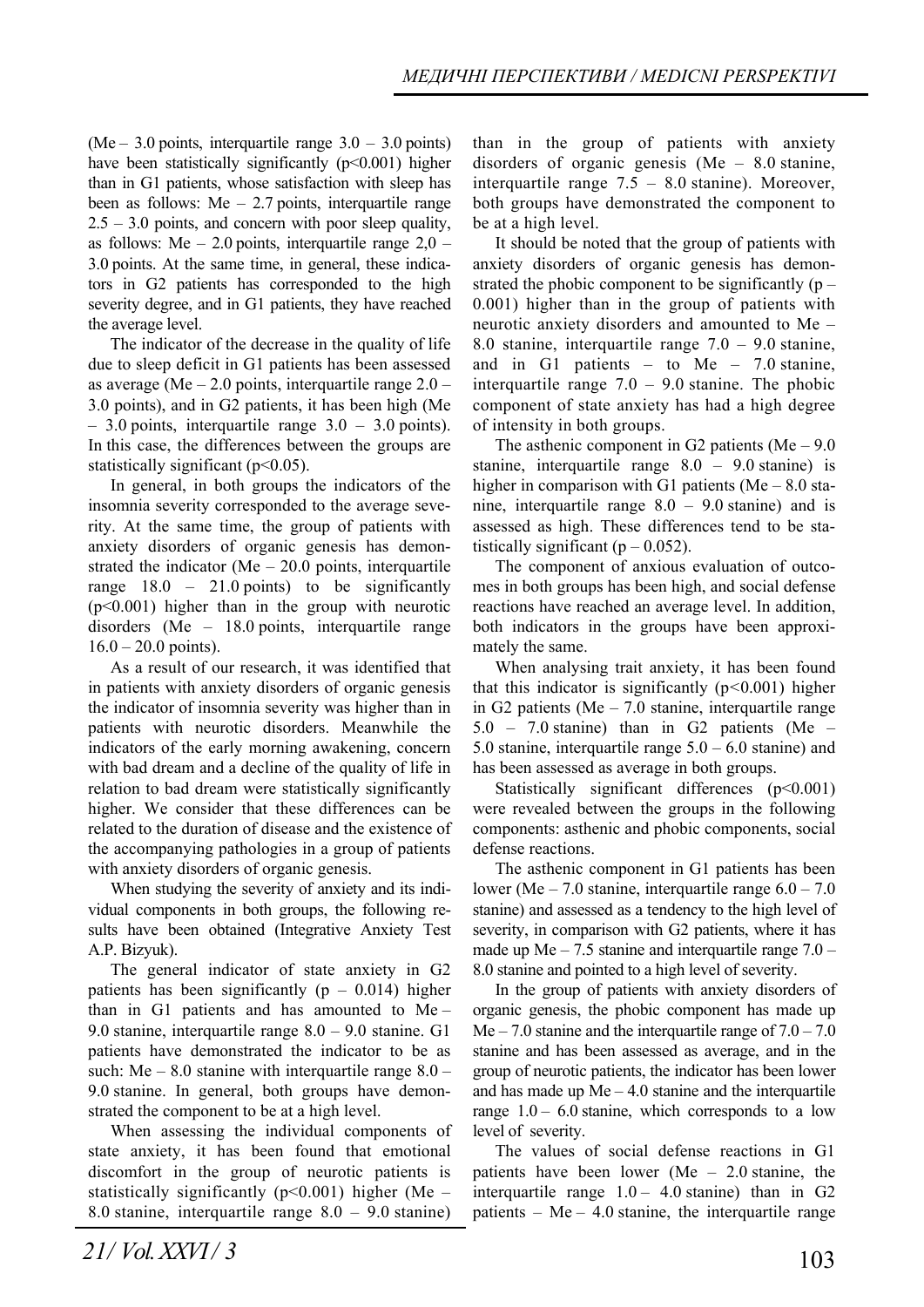$4.0 - 4.0$  stanine. In general, in both groups the indicator has been assessed as low.

Components of anxious evaluation of outcomes assessment and emotional discomfort of the indicator of trait anxiety in both groups have been approximately the same, and no statistically significant differences have been found.

Thus, it was determined that a higher degree of expression of the indicators of state and trait anxiety was noted in a group of patients with anxiety disorders of organic genesis. All differences were statistically significant. In this group of patients, the asthenic and phobia components dominated as in a structure of state and trait anxiety in comparison with the group of neurological genesis.

The results give the understanding of informative manner of pathological anxiety in patients with anxiety disorders of different genesis, and the possibility of more differential approach in the treatment of these disorders.

The quantitative average indicators of the insomnia severity, state and trait anxiety are shown in Figure.



Median; Box 25%-75%; Whisker: Min-Max

**Quantitative average indicators of insomnia severity the Insomnia Severity Index by Ch. Morin (in points), state and trait anxiety ITT by A.P. Bizyuk (in stanines) in the groups** 

The relationship between the indicators of the severity of the components of state and trait anxiety and indicators of the severity of insomnia has been established based on the correlation analysis results (Table).

The indicators of state and trait anxiety correlate with the severity of insomnia; the statistically significant relationships have been identified, most of them are of average level. Therefore, when the level of anxiety increases, the severity of insomnia increases as well, and vice versa.

According to the results obtained, we can say that the sleep disorders and pathological anxiety can mutually complicate the course of each other and deteriorate the quality of patient's life. Consequently it is very important to pay a special attention to the correlation of the sleep disorders during the treatment of anxiety disorders of different genesis.

104 *Licensed under CC BY 4.0*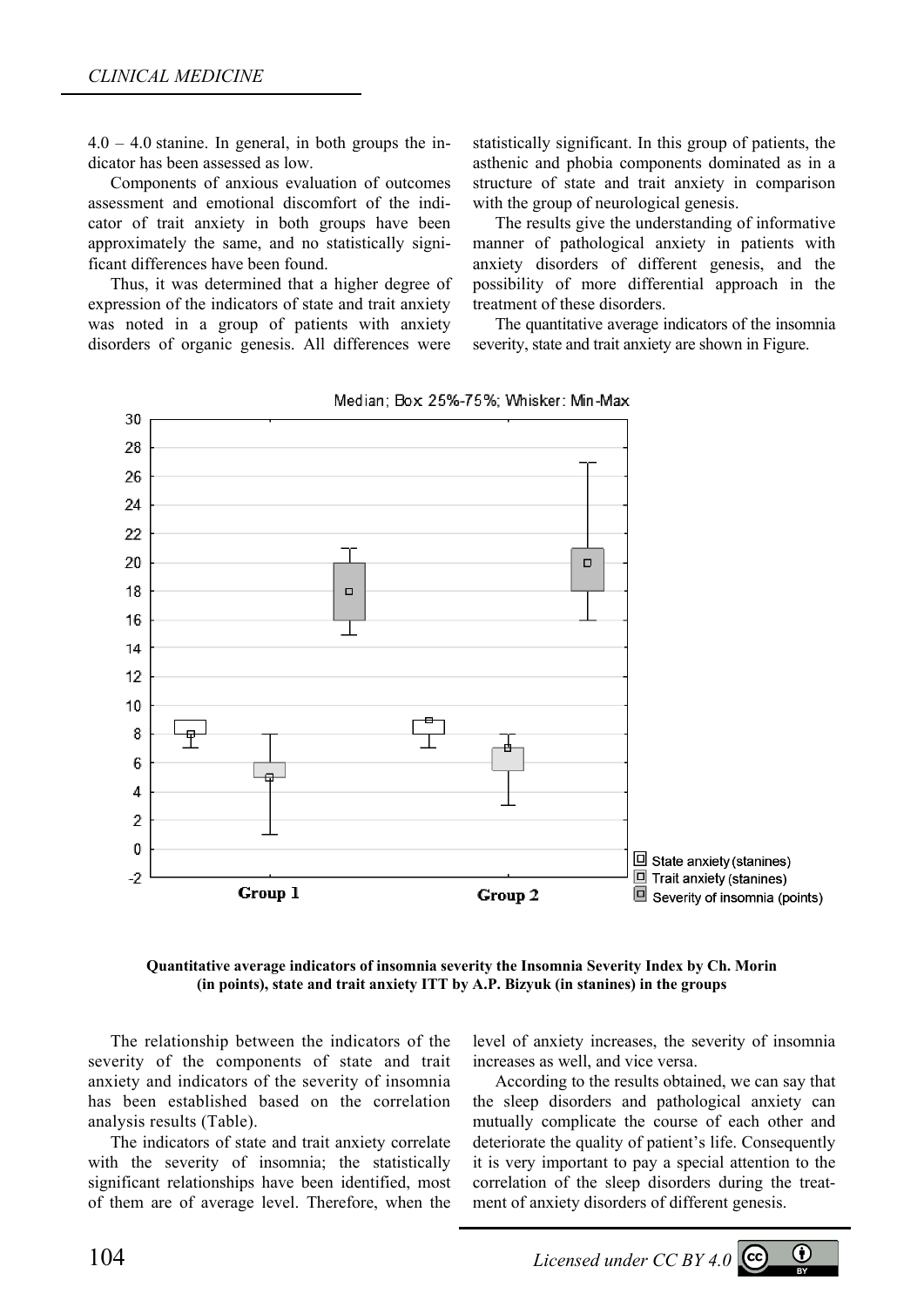**Correlation between the indicators of the severity of the components of state and trait anxiety and indicators of the severity of insomnia (Spearman's rank correlation coefficient rs)** 

| <b>Indicator</b>               | <b>Difficulties</b><br>with falling<br>asleep | Frequent<br>and/or long<br>awakening | Early<br>morning<br>awakening | <b>Satisfaction</b><br>with sleep | Performance<br>decrement due<br>to sleep deficit | Decrease in<br>the quality of<br>life due to<br>sleep deficit | Preoccupation<br>with poor<br>sleep quality | <b>Severity</b><br>of<br>insomnia |
|--------------------------------|-----------------------------------------------|--------------------------------------|-------------------------------|-----------------------------------|--------------------------------------------------|---------------------------------------------------------------|---------------------------------------------|-----------------------------------|
| <b>IAT ED</b>                  | 0.042                                         | 0.007                                | $-0.09$                       | $-0.053$                          | $0.202*$                                         | $-0.009$                                                      | $-0.212*$                                   | $-0.026$                          |
| <b>IAT AST</b>                 | 0.143                                         | 0.054                                | $0.294*$                      | $0.215*$                          | $0.29*$                                          | $0.291*$                                                      | $0.214*$                                    | $0.324*$                          |
| <b>IAT PHOB</b>                | 0.008                                         | $0.195*$                             | $0.279*$                      | $0.324*$                          | $0.238*$                                         | $0.257*$                                                      | $0.291*$                                    | $0.341*$                          |
| <b>IAT EO</b>                  | 0.027                                         | 0.096                                | 0.135                         | $0.195*$                          | $0.258*$                                         | $0.212*$                                                      | 0.178                                       | $0.223*$                          |
| <b>IAT SD</b>                  | $-0.037$                                      | 0.083                                | $0.253*$                      | $0.27*$                           | 0.173                                            | 0.179                                                         | $0.20*$                                     | $0.225*$                          |
| <b>IAT</b><br><b>S-Anxiety</b> | 0.135                                         | 0.134                                | $0.323*$                      | $0.329*$                          | $0.349*$                                         | $0.413*$                                                      | $0.343*$                                    | $0.433*$                          |
| <b>IAT ED</b>                  | $-0.031$                                      | $0.226*$                             | 0.176                         | 0.162                             | $0.326*$                                         | $0.191*$                                                      | 0.083                                       | $0.249*$                          |
| <b>IAT AST</b>                 | 0.157                                         | $-0.045$                             | $0.384*$                      | $0.401*$                          | $0.232*$                                         | $0.300*$                                                      | $0.359*$                                    | $0.381*$                          |
| <b>IAT PHOB</b>                | 0.174                                         | 0.139                                | $0.406*$                      | $0.434*$                          | $0.208*$                                         | $0.339*$                                                      | $0.512*$                                    | $0.459*$                          |
| <b>IAT EO</b>                  | 0.061                                         | $0.213*$                             | 0.119                         | $0.284*$                          | $0.277*$                                         | $0.254*$                                                      | 0.154                                       | $0.262*$                          |
| <b>IAT SD</b>                  | $0.229*$                                      | 0.135                                | $0.274*$                      | $0.356*$                          | $0.247*$                                         | $0.331*$                                                      | $0.463*$                                    | $0.42*$                           |
| <b>IAT S-</b><br>Anxiety       | $0.209*$                                      | 0.159                                | $0.359*$                      | $0.450*$                          | $0.390*$                                         | $0.411*$                                                      | $0.437*$                                    | $0.497*$                          |

**Note.**  $*$  – statistically significant correlation coefficients at the level of  $p<0.05$ .

#### **CONCLUSIONS**

1. As a result of our research, clinical features of the sleep disorders and pathological anxiety in patients with anxiety disorders of organic genesis and neurological genesis were detected. The bidirectional relationship between the sleep disorder and anxiety was also researched and approved.

2. The results on the clinical features of the sleep disorders, state and trait anxiety can be the basis for the creation of differential selection of psychopharmacological and psychotherapy strategy of the treatment.

Conflict of interests. The authors declare no conflict of interest.

## **REFERENCES**

1. Antomonov MYu. [Mathematical processing and analysis of biomedical data]; 2017. p. 578. Russian.

2. Bizyuk AP, Wasserman LI, Iovlev BV. [Application of the integrative test of anxiety]. Sankt-Peterburg: NIPNI; 2005. p. 22. Russian.

3. Pertseva TO, Kuyumchyan MS, Yurieva LM, Dukelsky OO. [Diagnosis, therapy and rehabilitation of persons who have suffered psychosocial stress and patients with depression in primary health care institutions (textbook)]. Dnipro; 2018. p. 170. Ukrainian.

4. Ivchenko GI, Medvedev YuI. [Introduction to Mathematical Statistics. "Statistics knows everything" (study guide)]. URSS. 2017. p. 608. ISBN 978-5-9710- 4535-9. Russian.

5. Karavaeva TA, Mikhailov VA, Vasileva AV, et al. A comparative study of the efficacy of personalityoriented (reconstructive) and cognitive-behavioral psy-

chotherapy in neurotic anxiety disorders with insomnia. Zhurnal Nevrologii i Psikhiatrii im. SS Korsakova. 2018;118(4):60-66. Russian.

doi: https://doi.org/10.17116/jnevro20181184260

6. Yakupov EZ, Troshina YV. [Anxiety, inso $mnia$ , depression  $-$  in conjunction with or opposite to functional disorders]. Zhurnal Nevrologii i Psikhiatrii im. SS Korsakova. 2016;116(5):119. Russian. doi: https://doi.org/10.17116/jnevro201611651119-124

7. Yastrebova VV, Yastrebov DV. Sleep disorders in anxiety disorders: clinical aspect and therapy. Consilium Medicum. 2016;18(2):117-23. Russian. doi: https://doi.org/10.26442/2075-1753\_2016.2.117-123

8. Bastien CH, Valli res A, Morin CM. Validation of the Insomnia Severity Index as an outcome measure for insomnia research. Sleep Med. 2001;2:297-307. doi: https://doi.org/10.1016/S1389-9457(00)00065-4